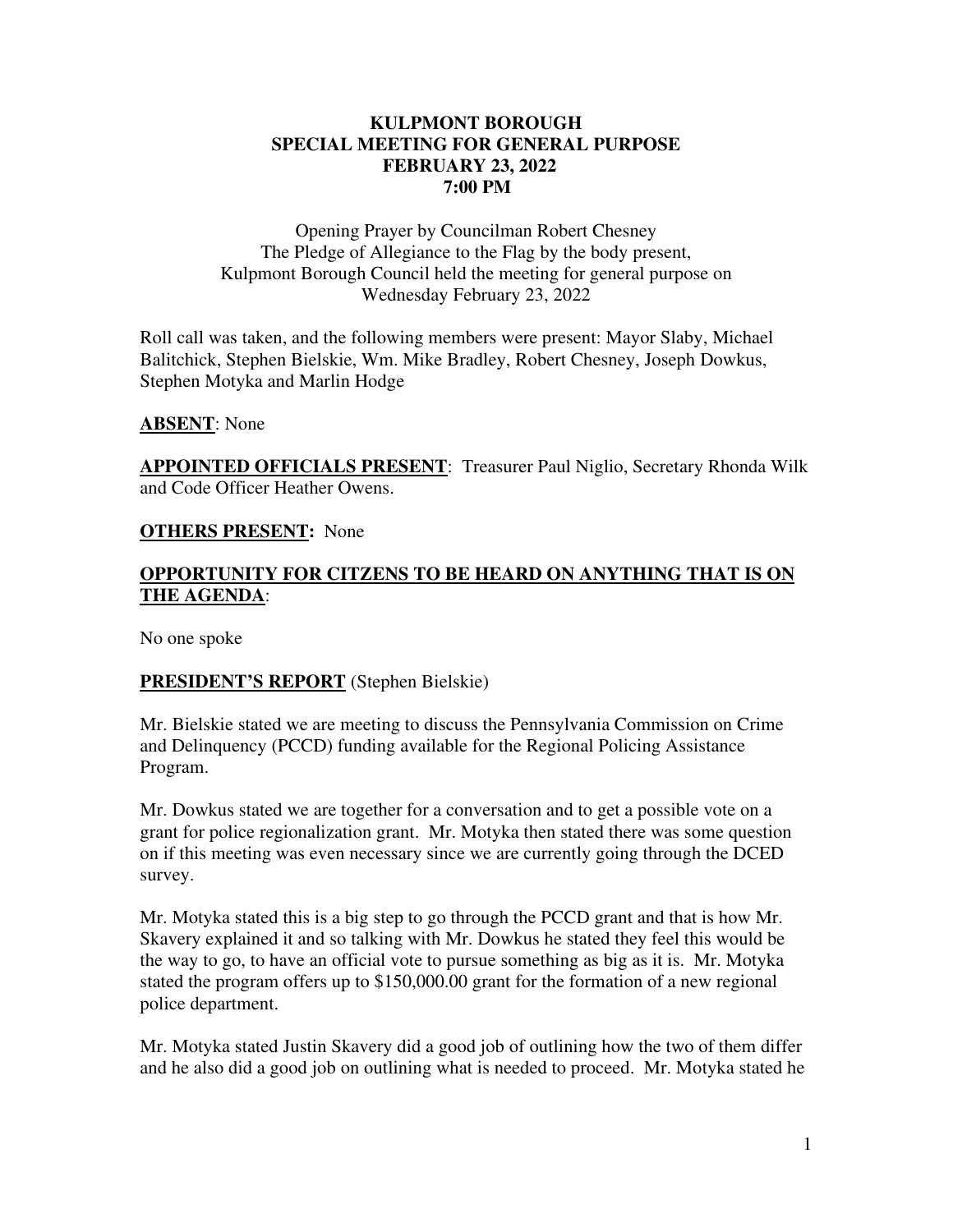knows how hard it is to pull a grant together and so he thought to give Justin Skavery several weeks to work with us rather than four weeks would be a big difference.

Mr. Motyka stated a letter of commitment is needed from both boroughs, and if Marion Heights Borough would want to be on board, then three letters. Mr. Motyka stated he has tried to contact the new Secretary several times and stated he does not know if anyone has a way to contact her to please let him know. Mr. Motyka stated he would want to know if they would be interested and talked with Mr. Miriello, the new councilman. Mr. Motyka stated a third Borough involved would look better for this grant as well.

Mr. Motyka stated the big difference is rather than a Mt. Carmel Twp. takeover it is a regional force where we will all have day in this where there will be a board and a police commission that we assign board members to and will make decisions.

Mr. Motyka stated he thought it was a good idea and stated we fought in the last six months to even get any applicants. He added this will give us 24/7 coverage and it will be a path forward and said we don't currently have a path forward.

Mr. Motyka stated we will need a letter of commitment; letter of support and the third thing would be local government bodies meeting minutes that brought up the subject and supporting.

Mr. Motyka stated we would have meeting minutes from the past when we agreed to participate in the regionalization survey and the meeting minutes from this meeting could also be used.

Mr. Motyka stated what he feels is the biggest thing of all to decide is who will be the applicant, Mt. Carmel Township, Kulpmont Borough or possibly Marion Heights. Mr. Motyka stated in setting up a police commission it may be 3 members from Mt. Carmel twp. and Kulpmont and members from Marion Heights based on population each municipality, this can all be decided later.

Mr. Motyka stated he would guess we need a vote if interested and stated he thinks the Kulpmont, Mt. Carmel Township applicant idea should be decided by our Police and Fire Committee and Mt. Carmel Supervisors to come up with a plan forward.

Mr. Bielskie asked about the time frame. Mr. Motyka stated this grant would be submitted in April and stated he does not know how quickly we will find out if we get it and stated the survey from DCED would probably be a good back pocket piece of information to have for this grant.

Mr. Chesney commented that our backs are to the wall, we have been trying for four or five years to find a solution and stated he feels we need to move forward because we are just spinning our wheels. Mr. Bradley stated he did some research and there is a shortage of police officers nationwide and this is not just a local issue and expects in the future to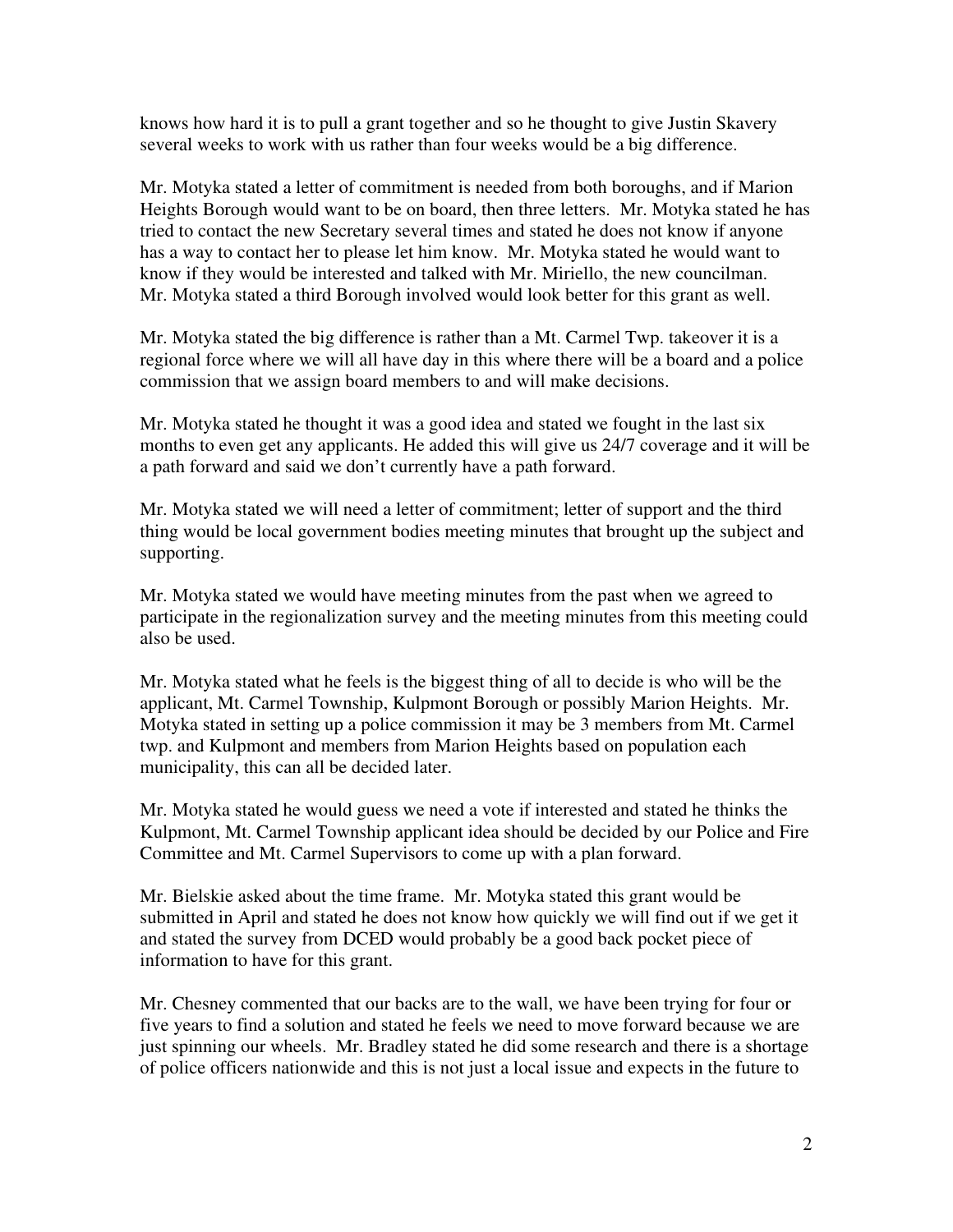see federal funding to help support regionalization. Council briefly discussed the situation.

Mr. Motyka stated the Township approached him and they are 100% on board. Mr. Bielskie stated last time we tried to do something like this it got down to the wire and they turned it down. Mr. Chesney stated a motion was made but it did not get a second and stated that is water under the bridge.

Mr. Motyka stated when we applied for the zoning grant it went by population and stated the cost for regionalization may not be based on population, possibly it would be based on mileage.

Mr. Niglio stated approximately 15 years ago with DCED for regionalization. Mr. Niglio continued on and said, when it was looked into the cost has nothing to do with mileage, our cost would have doubled at that point and time and that is why it never happened.

Mr. Motyka stated there are other regional forces, Mifflin County has a regional force, Lewistown Pennsylvania, Buffalo Township have considered this. Mr. Motyka stated we could reach out to other municipalities for information.

Mayor Slaby stated not long ago he was involved in looking into regionalizing Coal Township and Shamokin and stated they went down to York and there was a half dozen police departments down there and they were running like a Marine Corp. camp.

Mayor Slaby stated the borough of Kulpmont will need to pay their share however it is determined, this is not a cheap way out. Mayor Slaby stated you could either do it on your own or do what Mr. Motyka is recommending.

Mayor Slaby then stated he recommends it and stated he does not have a vote, but he does recommend it as the town Mayor. Mayor Slaby stated as Mayor he supports Council looking into regionalization and stated something needs to be done.

Mr. Motyka stated a letter of commitment, and a letter of support is needed and our meeting minutes relating to our interest are the three things we need. Mr. Motyka stated DCED is currently involved in the survey. Mr. Motyka stated the PCCD is federal money. Mr. Motyka stated we would need out Fire/ EMA and Police Committee to meet with Mt. Carmel Township Supervisors.

Mayor Slaby stated he would like to add something that was asked by the former Mayor when he was president, "Why does it never work?" Mayor Slaby stated the answer is you need to leave the politics on the other side of the door, it is never going to work if you put a political group of people together.

Mayor Slaby stated he is not saying to sell out to Marion Heights, or Mt Carmel Township he stated he is saying to stay firm on what is in the best interest of Kulpmont.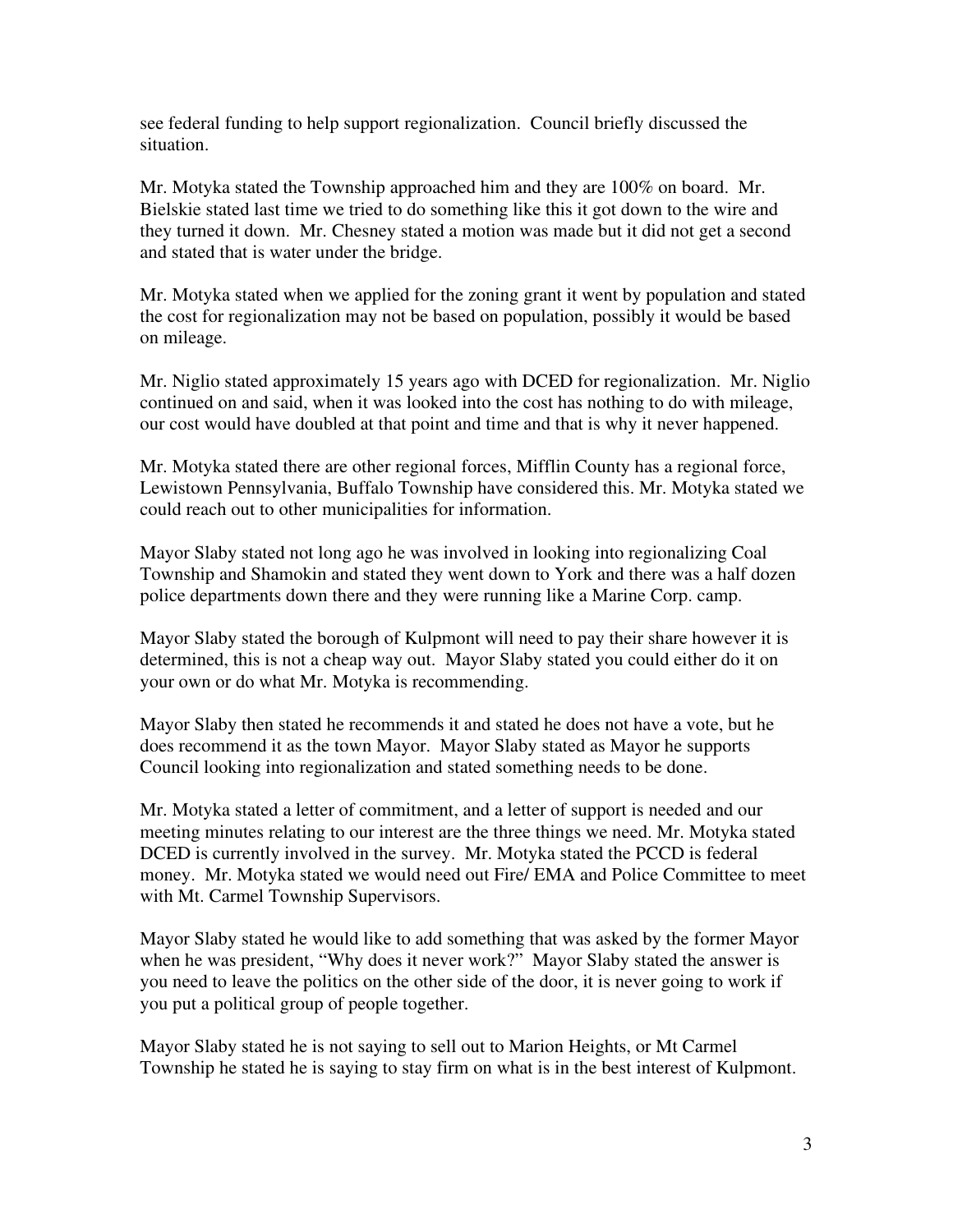**MOTION**- Mr. Dowkus made the motion and was seconded by Mr. Bradley to move forward to pursue the Police Regionalization grant and the commitments we need to fulfill.

Mr. Bradley stated we are not committing to anything. Mayor Slaby asked that he be included to be invited to whatever meeting there are, which will not be a violation to the sunshine law.

**ROLL CALL VOTE**- BALITCHICK (yes), BIELSKIE (yes), BRADLEY (yes), CHESNEY (yes), DOWKUS (yes), MOTYKA (yes) HODGE (yes) 7 YEAS – 0 NAYS

Mr. Chesney stated a letter was distributed to all Council and the Housing Authority accepted Mr. Motyka's bid amount of \$8,000.00 total as the final payment back to the County. He stated we were to pay them back \$11,594.00; they are accepting the \$8,000.00.

Mr. Chesney stated he just wants Council to know that he abstained from the vote to accept Mr. Motyka offer as did Mr. Bielskie until we confirmed the amount, we needed to pay back to the County. Mr. Chesney stated what we wanted to do was to get those lots back on the tax rolls, that was the whole purpose of selling those lots to relieve the borough of the responsibility for maintenance and liability.

Mr. Chesney stated Steve Motyka now is basically talking about turning the lots back to the borough. Mr. Chesney stated and now we would be going backwards with that because we will be having the same responsibilities turned back on us.

Chesney stated the sidewalks need to be repaired, the grass needs to be maintained and if anything is going to be placed there will need to be maintained. Mr. Chesney stated if anything is going to be placed on the lots it must be ADA compliant and will take some work to do that. Mr. Chesney stated if it is going to be some type of park there must be some apparatus purchased in order to do that and so it seems this is blossoming into something else.

Mr. Chesney stated we must know all of the aspects of every motion made, just as we discussed the police regionalization. He stated we must know what we are going to do what the cost is all the aspects. Mr. Chesney stated all we need to do is discuss all of that and when we know all of the ins and outs, we then can make a logical, sensible and mature decision of what we do.

Mr. Chesney stated he would suggest once the sidewalks are fixed and is ADA approved and fencing is up and Mr. Motyka still wants to give it back to the borough, well then possibly we may accept it. Mr. Chesney state if we are going to accept it as is well then, all the repairs will have to be made by the borough and so it is not a gain for us and the County giving us a break.